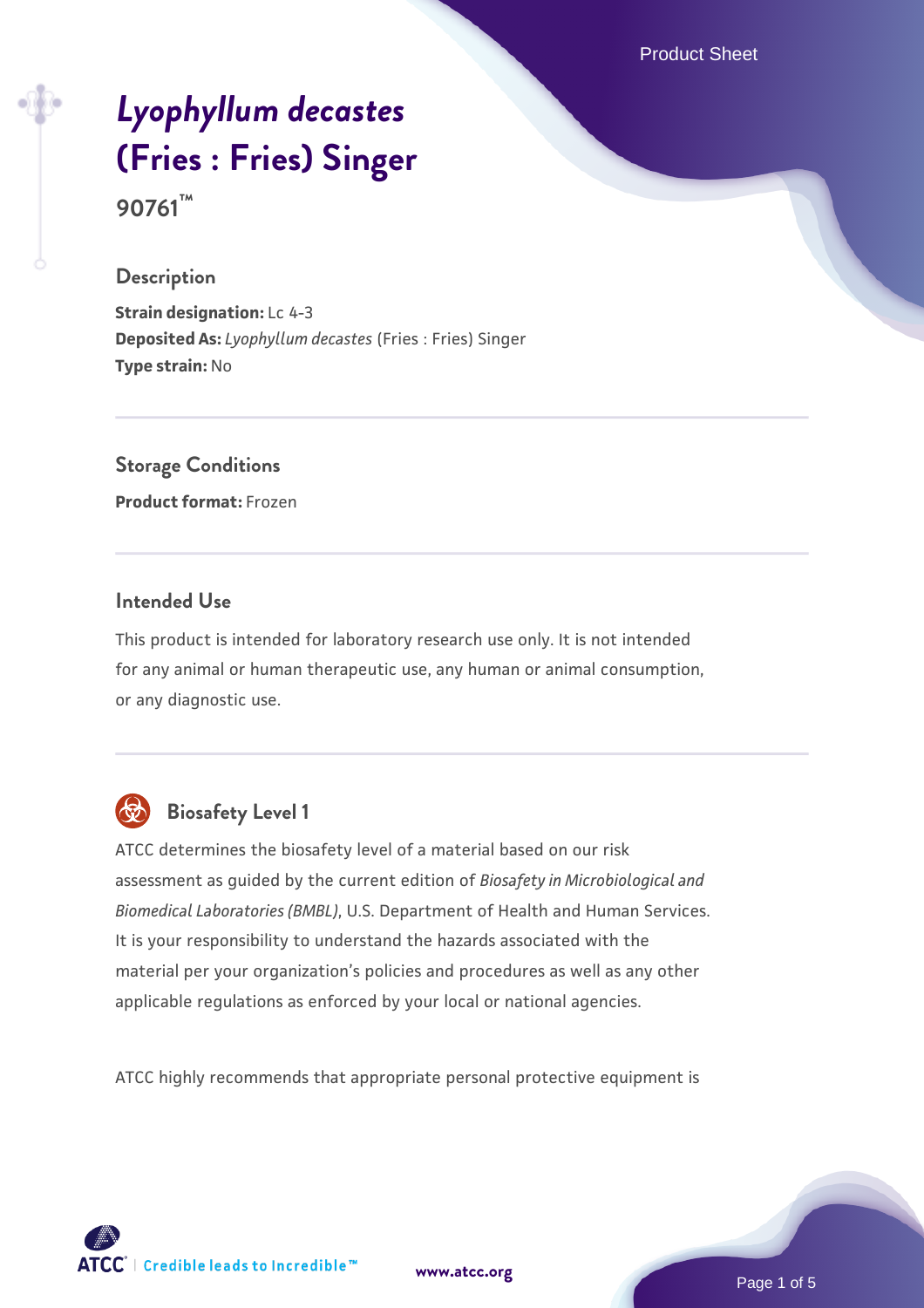# **[Lyophyllum decastes](https://www.atcc.org/products/90761) [\(Fries : Fries\) Singer](https://www.atcc.org/products/90761) Example 2018** Product Sheet **90761**

always used when handling vials. For cultures that require storage in liquid nitrogen, it is important to note that some vials may leak when submersed in liquid nitrogen and will slowly fill with liquid nitrogen. Upon thawing, the conversion of the liquid nitrogen back to its gas phase may result in the vial exploding or blowing off its cap with dangerous force creating flying debris. Unless necessary, ATCC recommends that these cultures be stored in the vapor phase of liquid nitrogen rather than submersed in liquid nitrogen.

# **Certificate of Analysis**

For batch-specific test results, refer to the applicable certificate of analysis that can be found at www.atcc.org.

# **Growth Conditions**

**Medium:**  [ATCC Medium 336: Potato dextrose agar \(PDA\)](https://www.atcc.org/-/media/product-assets/documents/microbial-media-formulations/3/3/6/atcc-medium-336.pdf?rev=d9160ad44d934cd8b65175461abbf3b9) **Temperature:** 24°C

# **Material Citation**

If use of this material results in a scientific publication, please cite the material in the following manner: *Lyophyllum decastes* (Fries : Fries) Singer (ATCC 90761)

#### **References**



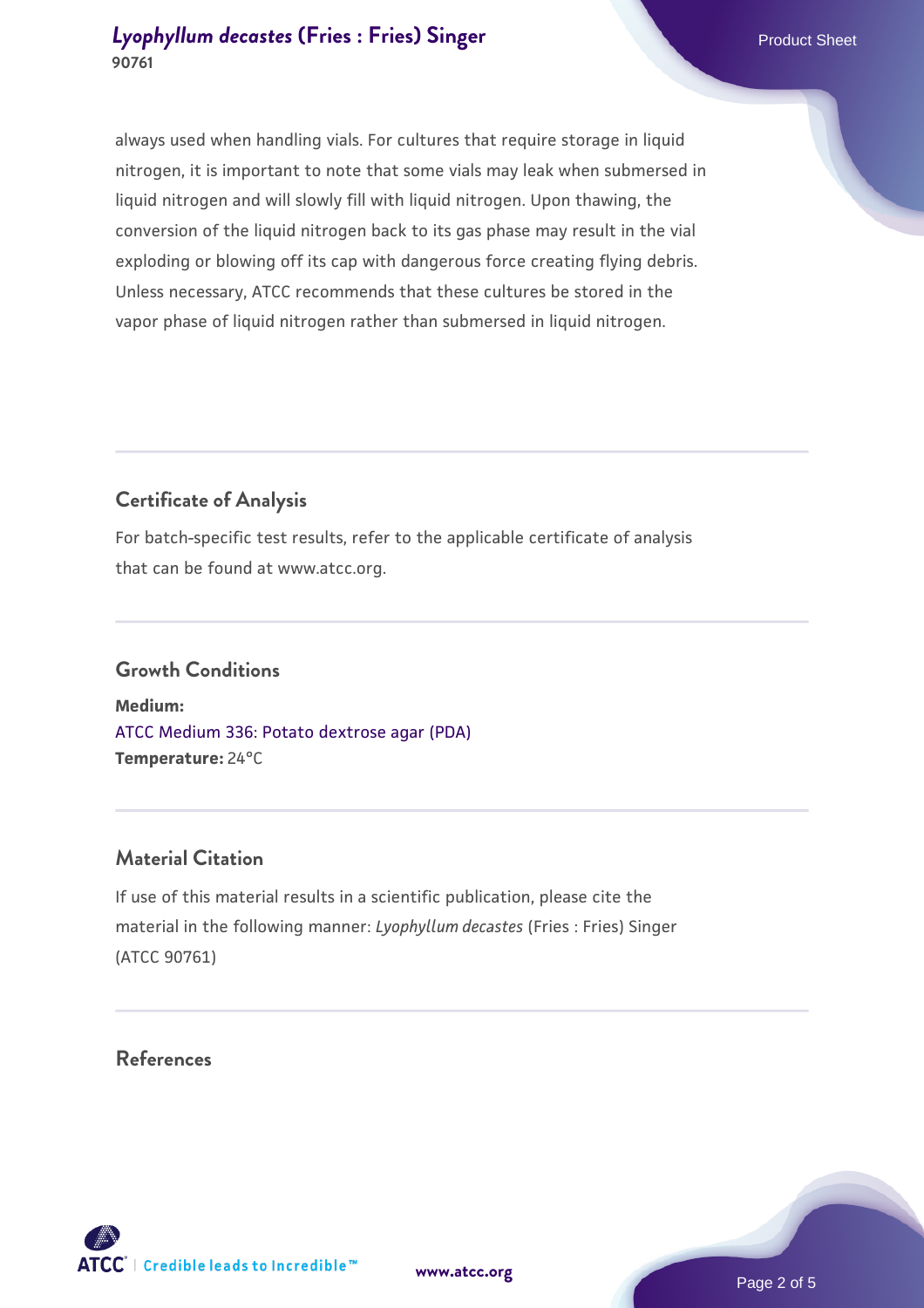# **[Lyophyllum decastes](https://www.atcc.org/products/90761) [\(Fries : Fries\) Singer](https://www.atcc.org/products/90761) Example 2018** Product Sheet **90761**

References and other information relating to this material are available at www.atcc.org.

#### **Warranty**

The product is provided 'AS IS' and the viability of ATCC® products is warranted for 30 days from the date of shipment, provided that the customer has stored and handled the product according to the information included on the product information sheet, website, and Certificate of Analysis. For living cultures, ATCC lists the media formulation and reagents that have been found to be effective for the product. While other unspecified media and reagents may also produce satisfactory results, a change in the ATCC and/or depositor-recommended protocols may affect the recovery, growth, and/or function of the product. If an alternative medium formulation or reagent is used, the ATCC warranty for viability is no longer valid. Except as expressly set forth herein, no other warranties of any kind are provided, express or implied, including, but not limited to, any implied warranties of merchantability, fitness for a particular purpose, manufacture according to cGMP standards, typicality, safety, accuracy, and/or noninfringement.

#### **Disclaimers**

This product is intended for laboratory research use only. It is not intended for any animal or human therapeutic use, any human or animal consumption, or any diagnostic use. Any proposed commercial use is prohibited without a license from ATCC.

While ATCC uses reasonable efforts to include accurate and up-to-date information on this product sheet, ATCC makes no warranties or representations as to its accuracy. Citations from scientific literature and patents are provided for informational purposes only. ATCC does not warrant



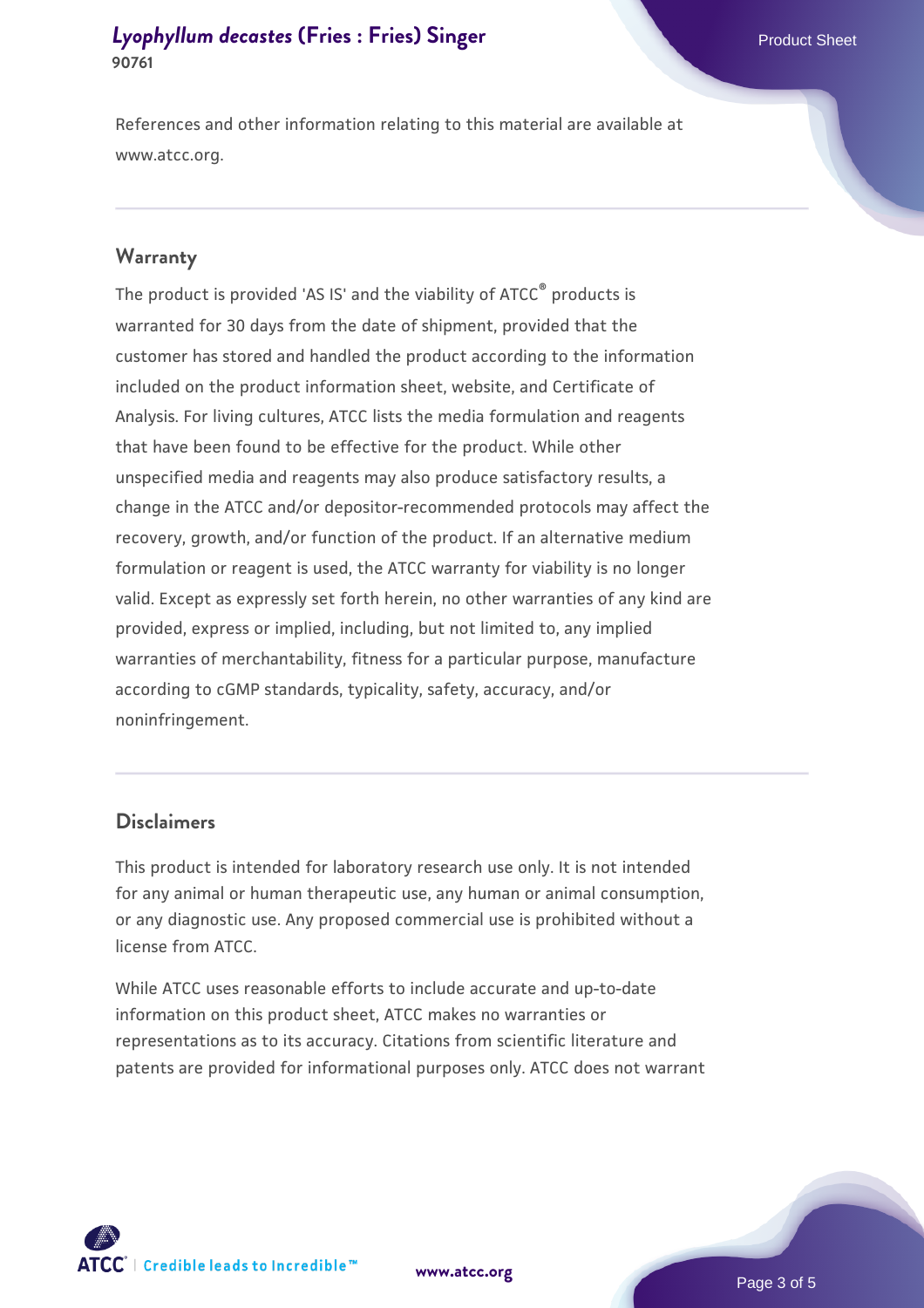#### **[Lyophyllum decastes](https://www.atcc.org/products/90761) [\(Fries : Fries\) Singer](https://www.atcc.org/products/90761) Example 2018** Product Sheet **90761**

that such information has been confirmed to be accurate or complete and the customer bears the sole responsibility of confirming the accuracy and completeness of any such information.

This product is sent on the condition that the customer is responsible for and assumes all risk and responsibility in connection with the receipt, handling, storage, disposal, and use of the ATCC product including without limitation taking all appropriate safety and handling precautions to minimize health or environmental risk. As a condition of receiving the material, the customer agrees that any activity undertaken with the ATCC product and any progeny or modifications will be conducted in compliance with all applicable laws, regulations, and guidelines. This product is provided 'AS IS' with no representations or warranties whatsoever except as expressly set forth herein and in no event shall ATCC, its parents, subsidiaries, directors, officers, agents, employees, assigns, successors, and affiliates be liable for indirect, special, incidental, or consequential damages of any kind in connection with or arising out of the customer's use of the product. While reasonable effort is made to ensure authenticity and reliability of materials on deposit, ATCC is not liable for damages arising from the misidentification or misrepresentation of such materials.

Please see the material transfer agreement (MTA) for further details regarding the use of this product. The MTA is available at www.atcc.org.

# **Copyright and Trademark Information**

© ATCC 2021. All rights reserved. ATCC is a registered trademark of the American Type Culture Collection.

# **Revision**

This information on this document was last updated on 2021-05-19

#### **Contact Information**